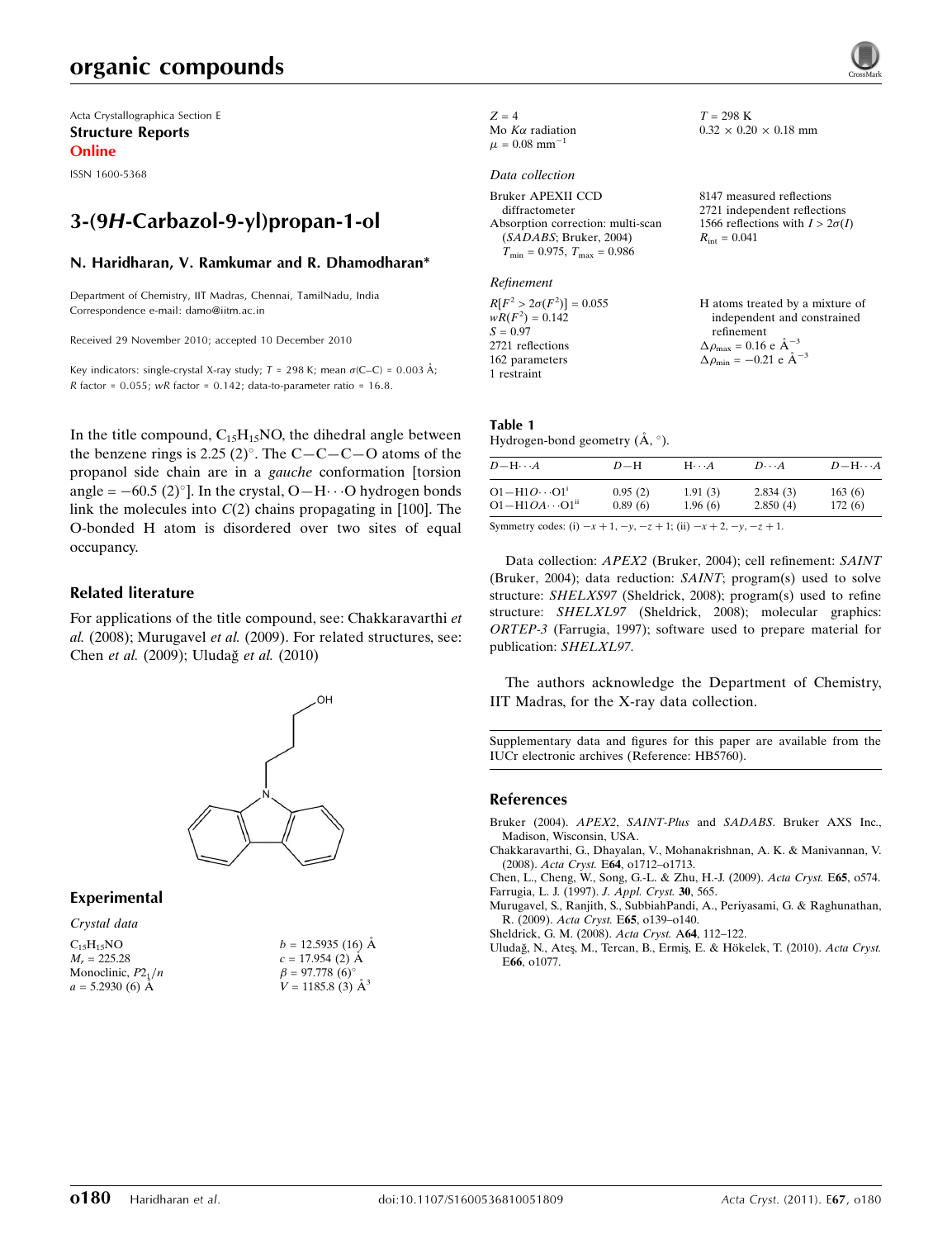# **supporting information**

*Acta Cryst.* (2011). E**67**, o180 [https://doi.org/10.1107/S1600536810051809]

# **3-(9***H***-Carbazol-9-yl)propan-1-ol**

# **N. Haridharan, V. Ramkumar and R. Dhamodharan**

# **S1. Comment**

The title compound,  $C_{15}H_{15}NO$ , (I) is a carbazole based alcohol derivative. It has a tricyclic structure, consisting of two six-membered benzene ring fused on either side of a five-membered nitrogen-containing ring (Uludağ *et al.* 2010; Chen *et al.* 2009). A propan-1-ol group is linked to the nitrogen atom of the carbazole.

It is an important heterocyclic aromatic compound in which the alcohol group is used as a linker for the preparation of various carbazole derivatives (Murugavel *et al.* 2009; Chakkaravarthi *et al.* 2008). The tricyclic structure is essentially planar, making a dihedral angle of 2.25 (2)° with the two outer most aromatic rings. The crystal packing is stabilized by a bifurcated O—H···O interaction linking the molecules into chains along the *a* axis.

# **S2. Experimental**

Carbazole (5 g, 0.03 moles), sodium hydride (2.88 g, 0.12 moles) and dry THF (400 ml) were placed in a 3-neck round bottomed flask equipped with a magnetic stirrer. The flask was purged with dry  $N_2$  gas, sealed and placed in a salt icebath (-15 °C). The reaction mixture was allowed to stir for 1 h. 3-bromo-1-propanol (4 g, 0.03 mole), was then added slowly to the reaction mixture through a syringe. The reaction was allowed to continue for a period of 12 h, at ambient temperature. The product obtained was isolated by quenching the excess sodium hydride and the solvent was evaporated. The final product was dissolved in ethyl acetate, rinsed with water and dried with anhydrous MgSO4. The product was purified by column chromatography technique using 10% ethyl acetate in hexane as the eluent to obtain pure bright white crystals. Recrystallization of the compound from chloroform gave colourless blocks of (I).

## **S3. Refinement**

The oxygen H atom was located in a diference Fourier map and refined isotropically. Other hydrogen atoms were fixed geometrically and allowed to ride on the parent carbon atoms, with aromatic C—H = 0.93 Å and methylene C—H = 0.97 Å. The displacement parameters were set for phenyl H atoms at  $U_{iso}(H) = 1.2U_{eq}(C)$ and methylene H atoms at  $U_{iso}(H) =$  $1.2U_{eq}(C)$ . The oxygen H atom is disordered in two orientations.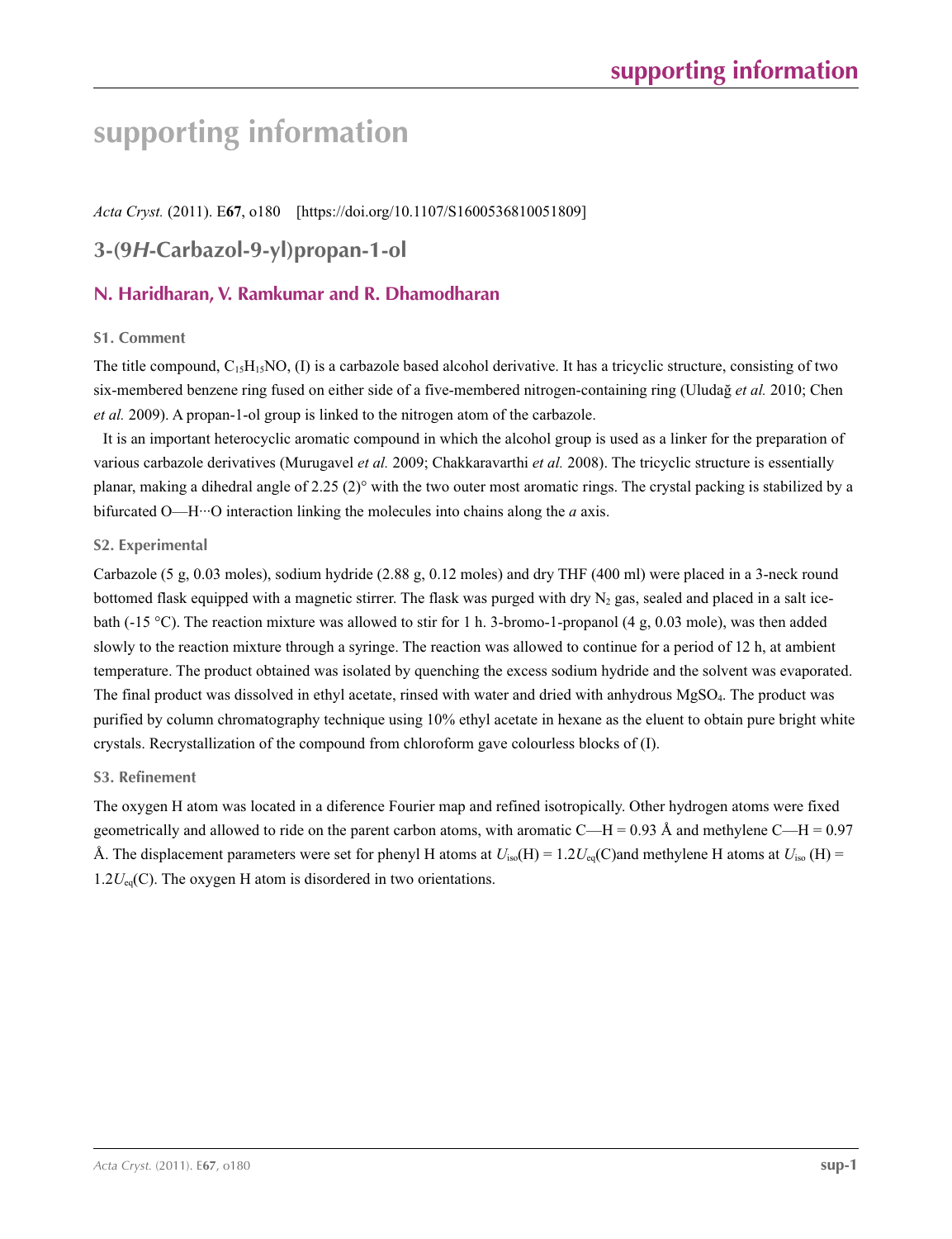

# **Figure 1**

View of (I) with atoms represented as 30% probability ellipsoids.



# **Figure 2**

The packing diagram showing the O—H···O interaction along the *a* axis.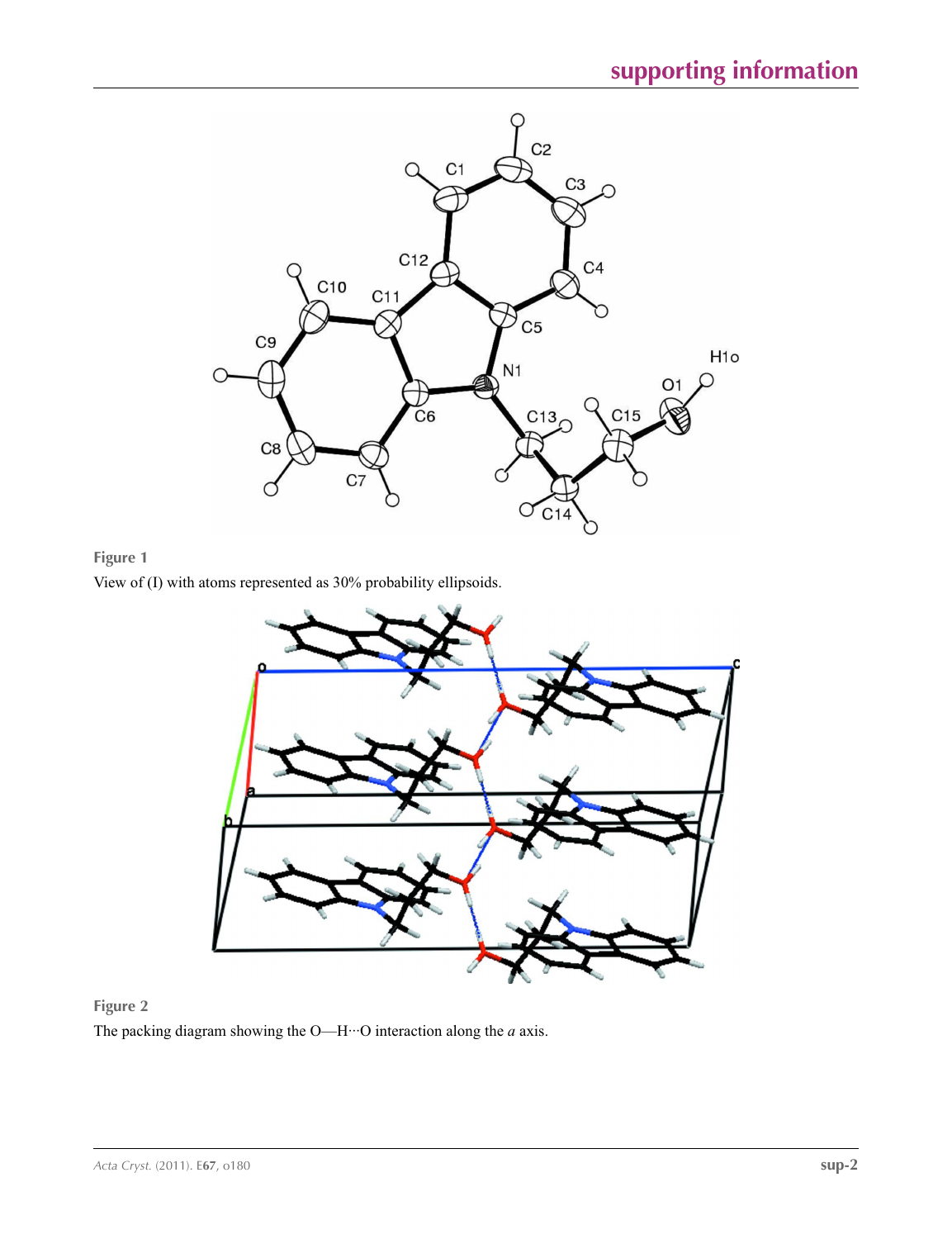## **3-(9***H***-Carbazol-9-yl)propan-1-ol**

#### *Crystal data*

 $C_{15}H_{15}NO$  $M_r = 225.28$ Monoclinic, *P*21/*n* Hall symbol: -P 2yn  $a = 5.2930(6)$  Å  $b = 12.5935(16)$  Å  $c = 17.954(2)$  Å  $\beta$  = 97.778 (6)<sup>o</sup>  $V = 1185.8$  (3)  $\AA$ <sup>3</sup>  $Z = 4$ 

#### *Data collection*

| <b>Bruker APEXII CCD</b>                 | 8147 measured reflections                                               |
|------------------------------------------|-------------------------------------------------------------------------|
| diffractometer                           | 2721 independent reflections                                            |
| Radiation source: fine-focus sealed tube | 1566 reflections with $I > 2\sigma(I)$                                  |
| Graphite monochromator                   | $R_{\text{int}} = 0.041$                                                |
| phi and $\omega$ scans                   | $\theta_{\text{max}} = 28.4^{\circ}, \theta_{\text{min}} = 2.8^{\circ}$ |
| Absorption correction: multi-scan        | $h = -5 \rightarrow 7$                                                  |
| (SADABS; Bruker, 2004)                   | $k = -16 \rightarrow 16$                                                |
| $T_{\min}$ = 0.975, $T_{\max}$ = 0.986   | $l = -23 \rightarrow 23$                                                |
|                                          |                                                                         |

## *Refinement*

| Refinement on $F^2$                             | Secondary atom site location: difference Fourier   |
|-------------------------------------------------|----------------------------------------------------|
| Least-squares matrix: full                      | map                                                |
| $R[F^2 > 2\sigma(F^2)] = 0.055$                 | Hydrogen site location: inferred from              |
| $wR(F^2) = 0.142$                               | neighbouring sites                                 |
| $S = 0.97$                                      | H atoms treated by a mixture of independent        |
| 2721 reflections                                | and constrained refinement                         |
| 162 parameters                                  | $w = 1/[\sigma^2(F_0^2) + (0.0591P)^2 + 0.2606P]$  |
| 1 restraint                                     | where $P = (F_0^2 + 2F_c^2)/3$                     |
| Primary atom site location: structure-invariant | $(\Delta/\sigma)_{\text{max}}$ < 0.001             |
| direct methods                                  | $\Delta \rho_{\text{max}} = 0.16 \text{ e A}^{-3}$ |
|                                                 | $\Delta \rho_{\rm min} = -0.21$ e Å <sup>-3</sup>  |

 $F(000) = 480$  $D_x = 1.262$  Mg m<sup>-3</sup>

 $\theta$  = 2.3–23.5°  $\mu$  = 0.08 mm<sup>-1</sup>  $T = 298 \text{ K}$ Block, colourless  $0.32 \times 0.20 \times 0.18$  mm

Mo *Kα* radiation, *λ* = 0.71073 Å Cell parameters from 1647 reflections

## *Special details*

**Geometry**. All e.s.d.'s (except the e.s.d. in the dihedral angle between two l.s. planes) are estimated using the full covariance matrix. The cell e.s.d.'s are taken into account individually in the estimation of e.s.d.'s in distances, angles and torsion angles; correlations between e.s.d.'s in cell parameters are only used when they are defined by crystal symmetry. An approximate (isotropic) treatment of cell e.s.d.'s is used for estimating e.s.d.'s involving l.s. planes. **Refinement**. Refinement of  $F^2$  against ALL reflections. The weighted *R*-factor  $wR$  and goodness of fit *S* are based on  $F^2$ , conventional *R*-factors *R* are based on *F*, with *F* set to zero for negative  $F^2$ . The threshold expression of  $F^2 > \sigma(F^2)$  is used only for calculating *R*-factors(gt) *etc*. and is not relevant to the choice of reflections for refinement. *R*-factors based on *F*<sup>2</sup> are statistically about twice as large as those based on *F*, and *R*- factors based on ALL data will be even larger.

*Fractional atomic coordinates and isotropic or equivalent isotropic displacement parameters (Å<sup>2</sup>)* 

|                | x         |             |             | $U_{\rm iso}$ */ $U_{\rm eq}$ | $Occ. ( \leq 1)$ |
|----------------|-----------|-------------|-------------|-------------------------------|------------------|
| C <sub>1</sub> | 0.2244(4) | 0.30270(16) | 0.27538(14) | 0.0562(6)                     |                  |
| H1             | 0.1063    | 0.3269      | 0.2360      | $0.067*$                      |                  |
| C <sub>2</sub> | 0.2145(5) | 0.33733(17) | 0.34732(16) | 0.0648(7)                     |                  |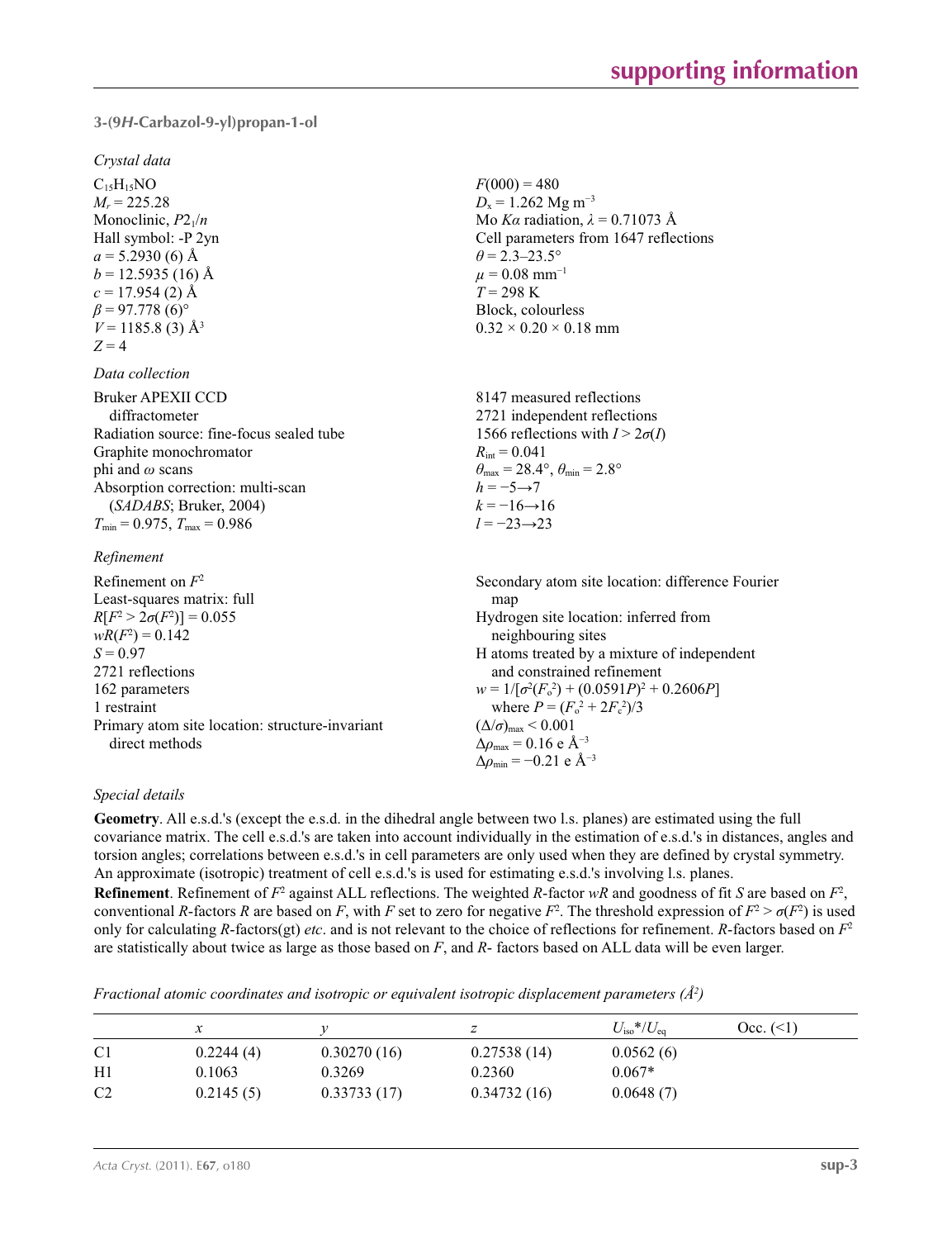| H2                | 0.0895    | 0.3857         | 0.3565      | $0.078*$    |      |
|-------------------|-----------|----------------|-------------|-------------|------|
| C <sub>3</sub>    | 0.3882(5) | 0.30124(17)    | 0.40636(14) | 0.0630(7)   |      |
| H3                | 0.3773    | 0.3259         | 0.4546      | $0.076*$    |      |
| C4                | 0.5764(4) | 0.23001(16)    | 0.39565(12) | 0.0519(6)   |      |
| H4                | 0.6922    | 0.2059         | 0.4357      | $0.062*$    |      |
| C <sub>5</sub>    | 0.5869(3) | 0.19539(14)    | 0.32266(11) | 0.0395(5)   |      |
| C6                | 0.6937(3) | 0.11621(14)    | 0.21952(11) | 0.0389(5)   |      |
| C7                | 0.8142(4) | 0.05761(15)    | 0.16897(12) | 0.0484(5)   |      |
| H7                | 0.9554    | 0.0155         | 0.1851      | $0.058*$    |      |
| C8                | 0.7165(5) | 0.06429(17)    | 0.09406(12) | 0.0562(6)   |      |
| H8                | 0.7949    | 0.0265         | 0.0590      | $0.067*$    |      |
| C9                | 0.5048(5) | 0.12569(17)    | 0.06958(13) | 0.0589(6)   |      |
| H9                | 0.4426    | 0.1280         | 0.0186      | $0.071*$    |      |
| C10               | 0.3857(4) | 0.18309(16)    | 0.11946(12) | 0.0527(6)   |      |
| H10               | 0.2430    | 0.2239         | 0.1026      | $0.063*$    |      |
| C11               | 0.4806(3) | 0.17964(14)    | 0.19561(11) | 0.0407(5)   |      |
| C12               | 0.4124(4) | 0.23114(14)    | 0.26192(11) | 0.0412(5)   |      |
| C13               | 0.9639(3) | 0.06950(15)    | 0.34094(11) | 0.0429(5)   |      |
| H <sub>13</sub> A | 1.0058    | 0.1062         | 0.3885      | $0.051*$    |      |
| H13B              | 1.1125    | 0.0724         | 0.3148      | $0.051*$    |      |
| C14               | 0.9059(4) | $-0.04550(14)$ | 0.35637(11) | 0.0436(5)   |      |
| H <sub>14</sub> A | 0.8677    | $-0.0822$      | 0.3087      | $0.052*$    |      |
| H14B              | 1.0576    | $-0.0778$      | 0.3834      | $0.052*$    |      |
| C15               | 0.6889(4) | $-0.06224(17)$ | 0.40063(12) | 0.0502(5)   |      |
| H <sub>15</sub> A | 0.5344    | $-0.0327$      | 0.3732      | $0.060*$    |      |
| H15B              | 0.6623    | $-0.1378$      | 0.4067      | $0.060*$    |      |
| N1                | 0.7554(3) | 0.12450(12)    | 0.29658(9)  | 0.0406(4)   |      |
| O <sub>1</sub>    | 0.7366(3) | $-0.01369(15)$ | 0.47257(9)  | 0.0653(5)   |      |
| H1O               | 0.594(9)  | $-0.009(6)$    | 0.500(4)    | $0.13(2)$ * | 0.50 |
| H <sub>1</sub> OA | 0.903(11) | $-0.012(5)$    | 0.489(4)    | $0.10(2)$ * | 0.50 |
|                   |           |                |             |             |      |

*Atomic displacement parameters (Å2 )*

|                 | $U^{11}$   | $U^{22}$   | $\mathcal{L}^{\beta 3}$ | $U^{12}$      | $U^{13}$      | $U^{23}$      |
|-----------------|------------|------------|-------------------------|---------------|---------------|---------------|
| C1              | 0.0484(13) | 0.0443(11) | 0.0776(18)              | 0.0071(10)    | 0.0148(12)    | 0.0099(11)    |
| C <sub>2</sub>  | 0.0610(15) | 0.0465(12) | 0.093(2)                | 0.0095(11)    | 0.0321(15)    | $-0.0026(13)$ |
| C <sub>3</sub>  | 0.0699(16) | 0.0525(13) | 0.0715(17)              | $-0.0036(13)$ | 0.0278(14)    | $-0.0149(12)$ |
| C <sub>4</sub>  | 0.0557(13) | 0.0503(12) | 0.0503(14)              | $-0.0030(11)$ | 0.0098(10)    | $-0.0076(10)$ |
| C <sub>5</sub>  | 0.0368(10) | 0.0359(9)  | 0.0471(12)              | $-0.0044(9)$  | 0.0107(9)     | $-0.0025(9)$  |
| C <sub>6</sub>  | 0.0355(10) | 0.0389(10) | 0.0431(12)              | $-0.0057(9)$  | 0.0083(9)     | 0.0016(9)     |
| C7              | 0.0475(12) | 0.0470(11) | 0.0528(13)              | $-0.0013(10)$ | 0.0140(10)    | $-0.0017(10)$ |
| C8              | 0.0688(15) | 0.0580(13) | 0.0448(13)              | $-0.0106(12)$ | 0.0180(11)    | $-0.0064(11)$ |
| C9              | 0.0740(16) | 0.0613(13) | 0.0401(13)              | $-0.0118(13)$ | 0.0027(11)    | 0.0020(11)    |
| C10             | 0.0504(12) | 0.0521(12) | 0.0533(14)              | $-0.0071(10)$ | $-0.0010(10)$ | 0.0114(11)    |
| C11             | 0.0364(11) | 0.0382(10) | 0.0469(12)              | $-0.0067(9)$  | 0.0040(9)     | 0.0061(9)     |
| C12             | 0.0369(10) | 0.0338(9)  | 0.0538(13)              | $-0.0016(9)$  | 0.0088(9)     | 0.0057(9)     |
| C13             | 0.0290(10) | 0.0519(11) | 0.0473(12)              | $-0.0002(9)$  | 0.0035(9)     | 0.0020(9)     |
| C <sub>14</sub> | 0.0404(11) | 0.0466(11) | 0.0439(12)              | 0.0040(9)     | 0.0059(9)     | 0.0008(9)     |
|                 |            |            |                         |               |               |               |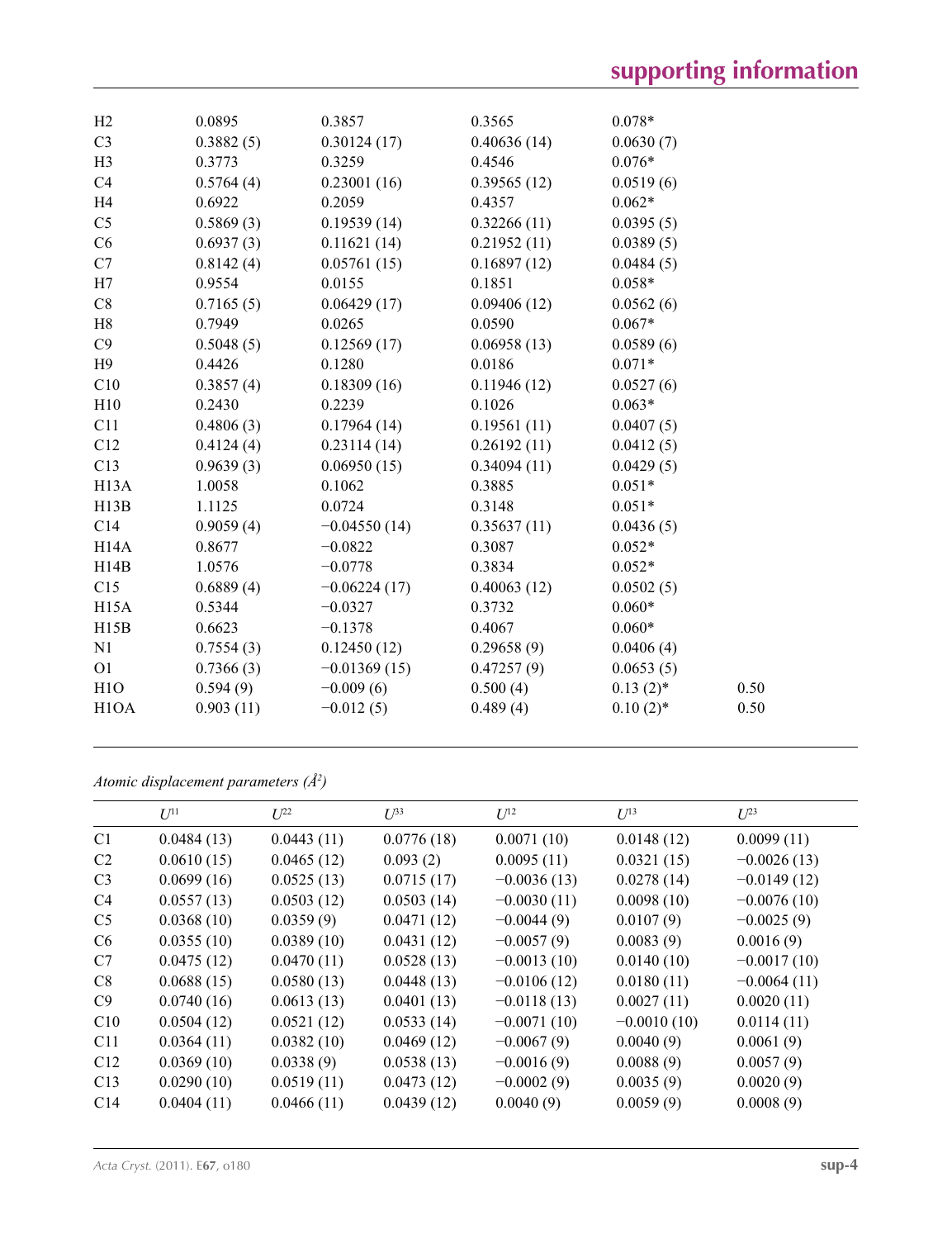# **supporting information**

| C15            | 0.0401(12) | 0.0574(12) | 0.0524(14) | $-0.0080(10)$ | 0.0034(10) | 0.0019(10)   |
|----------------|------------|------------|------------|---------------|------------|--------------|
| N <sub>1</sub> | 0.0378(9)  | 0.0430(8)  | 0.0408(10) | 0.0041(7)     | 0.0043(7)  | $-0.0014(7)$ |
| O <sub>1</sub> | 0.0512(11) | 0.0989(13) | 0.0473(10) | $-0.0058(10)$ | 0.0125(8)  | $-0.0059(9)$ |

| Geometric parameters $(\AA, \theta)$ |  |  |  |
|--------------------------------------|--|--|--|
|--------------------------------------|--|--|--|

| $C1-C2$         | 1.371(3)    | $C9 - C10$         | 1.369(3)    |
|-----------------|-------------|--------------------|-------------|
| $C1 - C12$      | 1.387(3)    | $C9 - H9$          | 0.9300      |
| $Cl-H1$         | 0.9300      | $C10 - C11$        | 1.392(3)    |
| $C2-C3$         | 1.383(3)    | $C10 - H10$        | 0.9300      |
| $C2-H2$         | 0.9300      | $C11 - C12$        | 1.444(3)    |
| $C3-C4$         | 1.373(3)    | $C13 - N1$         | 1.447(2)    |
| $C3-H3$         | 0.9300      | $C13 - C14$        | 1.514(2)    |
| $C4 - C5$       | 1.389(3)    | $C13 - H13A$       | 0.9700      |
| $C4 - H4$       | 0.9300      | $C13 - H13B$       | 0.9700      |
| $C5 - N1$       | 1.388(2)    | $C14 - C15$        | 1.497(3)    |
| $C5 - C12$      | 1.405(3)    | $C14 - H14A$       | 0.9700      |
| $C6 - N1$       | 1.382(2)    | $C14 - H14B$       | 0.9700      |
| $C6-C7$         | 1.390(3)    | $C15 - 01$         | 1.420(3)    |
| $C6 - C11$      | 1.401(3)    | $C15 - H15A$       | 0.9700      |
| $C7-C8$         | 1.377(3)    | $C15 - H15B$       | 0.9700      |
| $C7 - H7$       | 0.9300      | $O1 - H1O$         | 0.95(2)     |
| $C8-C9$         | 1.383(3)    | $O1 - H1OA$        | 0.89(6)     |
| $C8 - H8$       | 0.9300      |                    |             |
|                 |             |                    |             |
| $C2-C1-C12$     | 119.4(2)    | $C10-C11-C6$       | 119.15(18)  |
| $C2-C1-H1$      | 120.3       | $C10-C11-C12$      | 134.31 (18) |
| $C12-C1-H1$     | 120.3       | $C6 - C11 - C12$   | 106.52(17)  |
| $C1-C2-C3$      | 120.8(2)    | $C1 - C12 - C5$    | 118.99(19)  |
| $C1-C2-H2$      | 119.6       | $C1 - C12 - C11$   | 134.5(2)    |
| $C3-C2-H2$      | 119.6       | $C5 - C12 - C11$   | 106.53(16)  |
| $C4-C3-C2$      | 121.8(2)    | $N1 - C13 - C14$   | 113.60(15)  |
| $C4-C3-H3$      | 119.1       | $N1-C13-H13A$      | 108.8       |
| $C2-C3-H3$      | 119.1       | $C14-C13-H13A$     | 108.8       |
| $C3-C4-C5$      | 117.3(2)    | NI—C13—H13B        | 108.8       |
| $C3-C4-H4$      | 121.3       | $C14-C13-H13B$     | 108.8       |
| $C5-C4-H4$      | 121.3       | H13A-C13-H13B      | 107.7       |
| $N1-C5-C4$      | 129.05(19)  | $C15-C14-C13$      | 114.89(16)  |
| $N1 - C5 - C12$ | 109.24(17)  | $C15 - C14 - H14A$ | 108.5       |
| $C4 - C5 - C12$ | 121.72(18)  | $C13-C14-H14A$     | 108.5       |
| $N1-C6-C7$      | 128.79 (18) | $C15-C14-H14B$     | 108.5       |
| $N1 - C6 - C11$ | 109.58(16)  | $C13-C14-H14B$     | 108.5       |
| $C7-C6-C11$     | 121.62 (19) | H14A-C14-H14B      | 107.5       |
| $C8 - C7 - C6$  | 117.4(2)    | $O1 - C15 - C14$   | 111.54(16)  |
| $C8-C7-H7$      | 121.3       | $O1 - C15 - H15A$  | 109.3       |
| $C6-C7-H7$      | 121.3       | $C14-C15-H15A$     | 109.3       |
| $C7 - C8 - C9$  | 121.7(2)    | $O1 - C15 - H15B$  | 109.3       |
| $C7-C8-H8$      | 119.1       | $C14-C15-H15B$     | 109.3       |